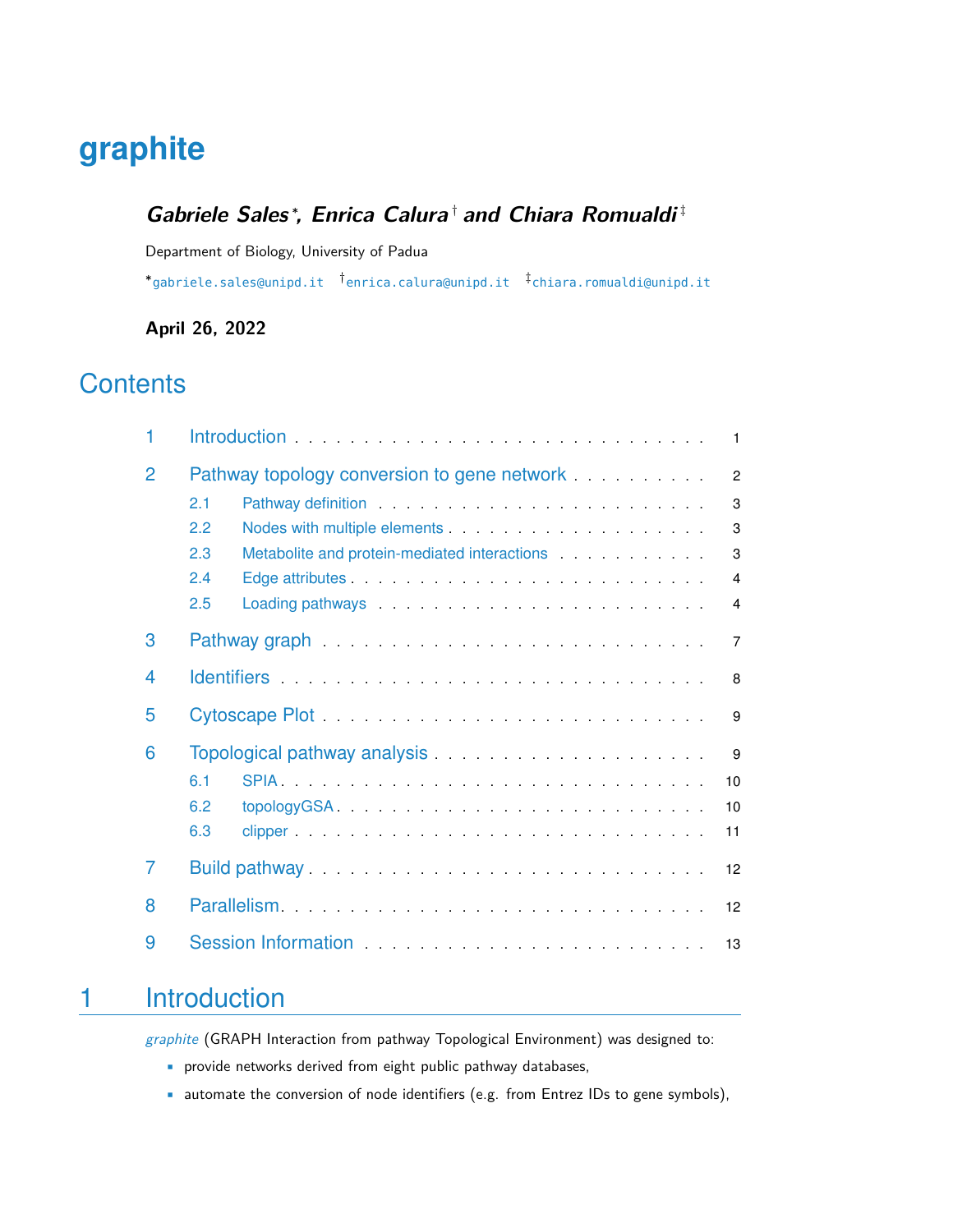• facilitate the execution of topological pathway analyses on the provided networks.

The pathway databases available in this version are:

- KEGG [\[1\]](#page-14-0)
- Panther [\[10\]](#page-14-1)
- PathBank [\[13\]](#page-15-0)
- PharmGKB [\[11\]](#page-15-1)
- Reactome [\[2\]](#page-14-2)
- SMPDB [\[12\]](#page-15-2)
- **•** WikiPathways [\[14\]](#page-15-3)

All provided pathways are annotated in human and, since version 1.14, other 13 species are available.

[graphite](http://bioconductor.org/packages/graphite) pathways are collected and pre-processed at every BioConductor release (roughly every 6 months). This guarantees the synchronization of the provided data with all other BioConductor annotation packages.

The topological pathway analyses directly supported are:

- $SPIA$  [\[5,](#page-14-3) [6,](#page-14-4) [4\]](#page-14-5)
- [topologyGSA](http://bioconductor.org/packages/topologyGSA) [\[7\]](#page-14-6)
- [clipper](http://bioconductor.org/packages/clipper) [\[8\]](#page-14-7)

Since version 1.24, every [graphite](http://bioconductor.org/packages/graphite) pathway can be accessed through three separate views:

- **gene-only network** where metabolite nodes have been removed and edges have been propagated through them;
- **metabolite-only network** where protein nodes have been removed and edges have been propagated through them;
- <span id="page-1-0"></span>**mixed network** containing both proteins and metabolites, useful for metabolomic and transcriptomic data integration.

### 2 Pathway topology conversion to gene network

<span id="page-1-1"></span>In order to gather curated information about pathways, we have collected data from different public databases that have emerged as reference points for the systems biology community. The KEGG database has been in development by Kanehisa Laboratories since 1995, and is now a prominent knowledge base for integration and interpretation of large-scale molecular data sets generated by genome sequencing and other high-throughput experimental technologies. KEGG is the only pathway database not in BioPax format, as it stores the information using the KGML format. KEGG pathways (KGML format) provides maps for both signaling and metabolic pathways [\[1\]](#page-14-0). Reactome, backed by the EBI, is one of the most complete repository; it is frequently updated and provides a semantically rich description of each pathway [\[2\]](#page-14-2). Finally, Panther [\[10\]](#page-14-1) is data are a comprehensive, curated database of pathways, protein families, trees, subfamilies and functions available at http://pantherdb.org backed by the University of Southern California. Since version 1.24, *[graphite](http://bioconductor.org/packages/graphite)* contains also SMPDB [\[12\]](#page-15-2) and PharmGKB [\[11\]](#page-15-1), important resources for metabolomic data analyses.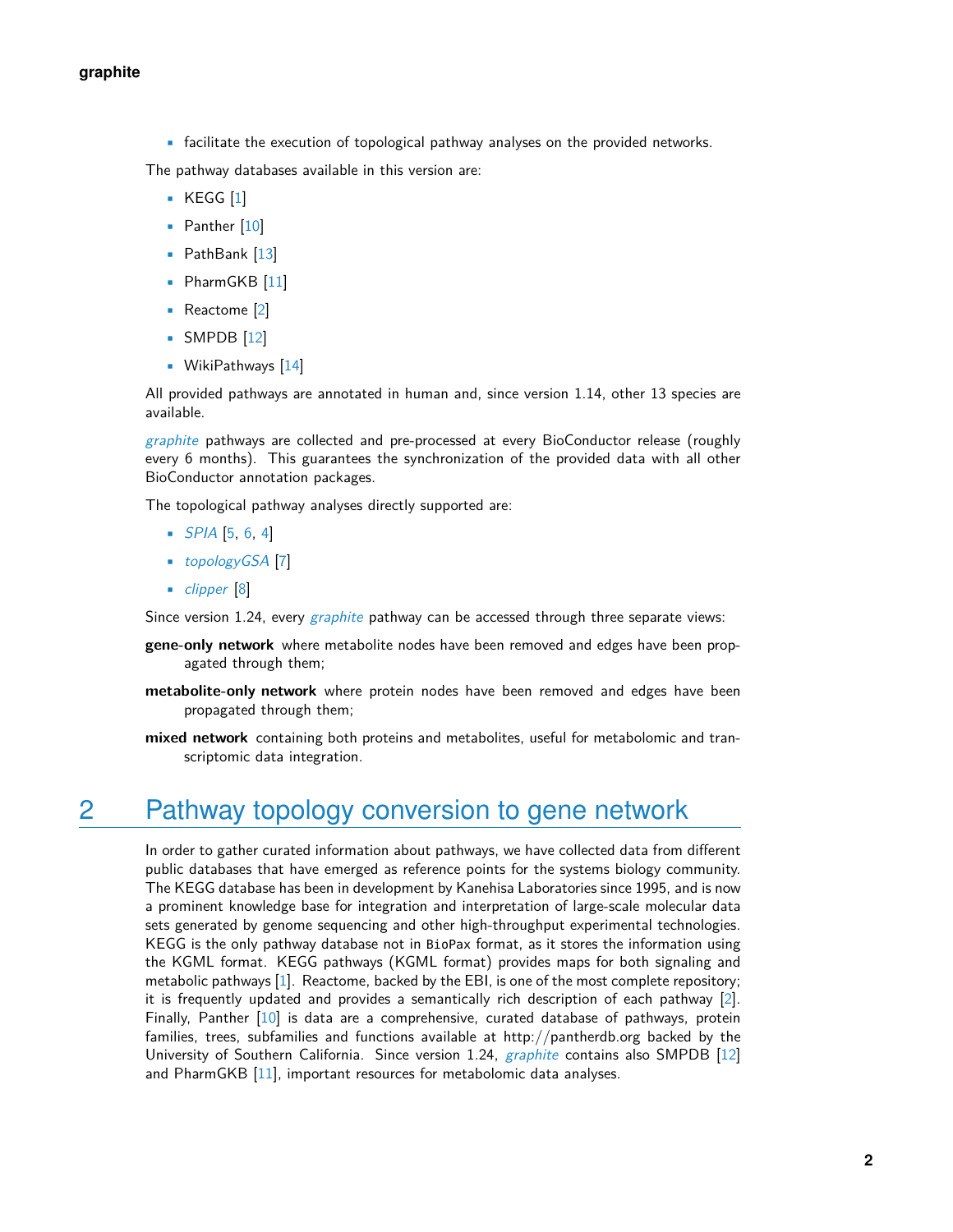#### 2.1 Pathway definition

[graphite](http://bioconductor.org/packages/graphite) pathways are derived by conversion of KGML and BioPax data formats. KEGG database provides a separate xml file, one for each pathway. Thus, a pathway is defined by all the reactions defined within each file. For the other databases, we define a pathway for each element of type pathway in the BioPax document.

#### 2.2 Nodes with multiple elements

<span id="page-2-0"></span>Within a pathway, a node can correspond to multiple gene products. These nodes with multiple elements can be divided into protein complexes (proteins linked by protein-protein interactions) and the groups containing alternative members (genes generally with similar biochemical functions). When considering signal propagation these groups should be considered differently; the first (hereafter group AND) should be expanded into a clique (all proteins connected to the others), while the second (hereafter group OR) should be expanded without connection among the contained elements.

In the KGML format there are two ways of defining nodes with multiple elements: protein complexes (group AND defined by entry type="group") and group with alternative members (group OR defined by entry type="gene"). In the BioPax format only one type of group is allowed: protein complexes (group AND) with type complex. However, it often happens that protein tag contains multiple xref pointing to alternative elements of the process (group OR).

#### 2.3 Metabolite and protein-mediated interactions

<span id="page-2-1"></span>Metabolites mediated interactions are interactions for which a metabolite acts as a bridge between two proteins. Since metabolites are not measured during gene expression analysis (using microarray or RNA-seq), their removal from the original network is useful. However, the trivial elimination of the metabolites, without signal propagation, will strongly bias the topology, interrupting the signals that pass through them. If element  $A$  is linked to metabolite c and metabolite c is linked to element B, thus elements A should be linked to elements B.

Within the KGML format, there are two different ways of describing a metabolite mediated interaction: i) direct interaction type="PPrel" (A interacts whit B through metabolite c) and ii) indirect one type="PCrel" ( $A$  interacts whit metabolite  $c$  and  $c$  interacts whit  $B$ ).

Since proper signal propagation is crucial for topological gene set analysis we decided to include additional rules for the propagation reconstructing a connection between two genes connected through a series of metabolites. Not all metabolites are considered for the propagation because some of them, such as Hydrogen, H2O, ATP, ADP etc., are highly frequent in map descriptions and the signal propagation through them would lead to degenerate too long chains of metabolites. The metabolites not considered for propagation are not characteristic of a specific reaction but secondary substrates/products widely shared among different processes.

Since version 1.24, *[graphite](http://bioconductor.org/packages/graphite)* can be used also for metabolomics pathway analyses. We applied the same procedure descibed above to provide network with metabolites only propagating the signal through proteins.

<span id="page-2-2"></span>Finally, [graphite](http://bioconductor.org/packages/graphite) includes pathways containing both proteins and metabolites (without edges propagation) allowing also integrated pathway analyses of gene expression and metabolomic data.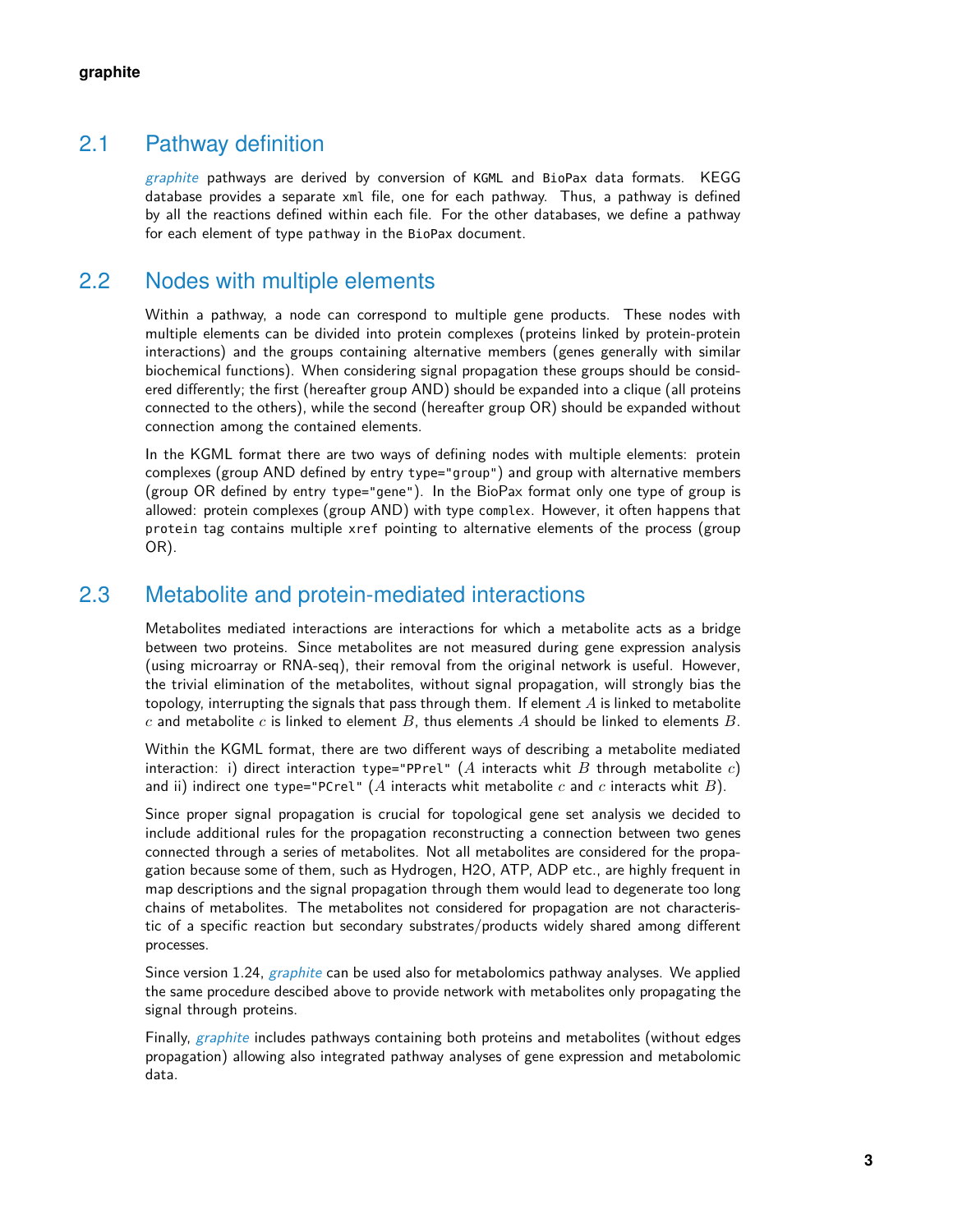#### 2.4 Edge attributes

[graphite](http://bioconductor.org/packages/graphite) allows the user to see the single/multiple relation types that characterize an edge. The type of edges have been preserved to remain as close as possible to the original annotations. Some new types have been introduced due to the needs of the topological conversion. For instance a *Process(indirect)* is introduced when the edge is generated propagating the signal from a gene to another gene passing through metabolites, or from a metabolite to another metabolite passing through proteins.

#### 2.5 Loading pathways

<span id="page-3-0"></span>Human pathways are natively distribuited with the package. Since the version 1.14.0, nonhuman pathway data are also available and can be dowloaded automatically using the path ways function.

pathways requires the name of the specie of interest and the name of the pathway database name as follows:

```
> humanReactome <- pathways("hsapiens", "reactome")
> names(humanReactome)[1:10]
 [1] "Interleukin-6 signaling"
 [2] "Apoptosis"
 [3] "Hemostasis"
 [4] "Intrinsic Pathway for Apoptosis"
 [5] "PKB-mediated events"
 [6] "PI3K Cascade"
 [7] "MAPK3 (ERK1) activation"
 [8] "Translesion synthesis by REV1"
 [9] "Translesion synthesis by Y family DNA polymerases bypasses lesions on DNA template"
[10] "Recognition of DNA damage by PCNA-containing replication complex"
> p <- humanReactome[["ABC-family proteins mediated transport"]]
> p"ABC-family proteins mediated transport" pathway
Native ID = R-HSA-382556
Database = Reactome
Species = hsapiens
Number of nodes = 121
Number of edges = 1866
Retrieved on = 22-04-2022URL = \frac{h \cdot \frac{1}{2}}{R} = http://reactome.org/PathwayBrowser/#/R-HSA-382556
```
A pathway database is a list of pathways. We can access a pathway through its name, as above, or through its position in the list, as follow:

```
> p <- humanReactome[[21]]
> pathwayTitle(p)
[1] "Activation of BAD and translocation to mitochondria"
```
In the pathway, nodes represent genes/proteins: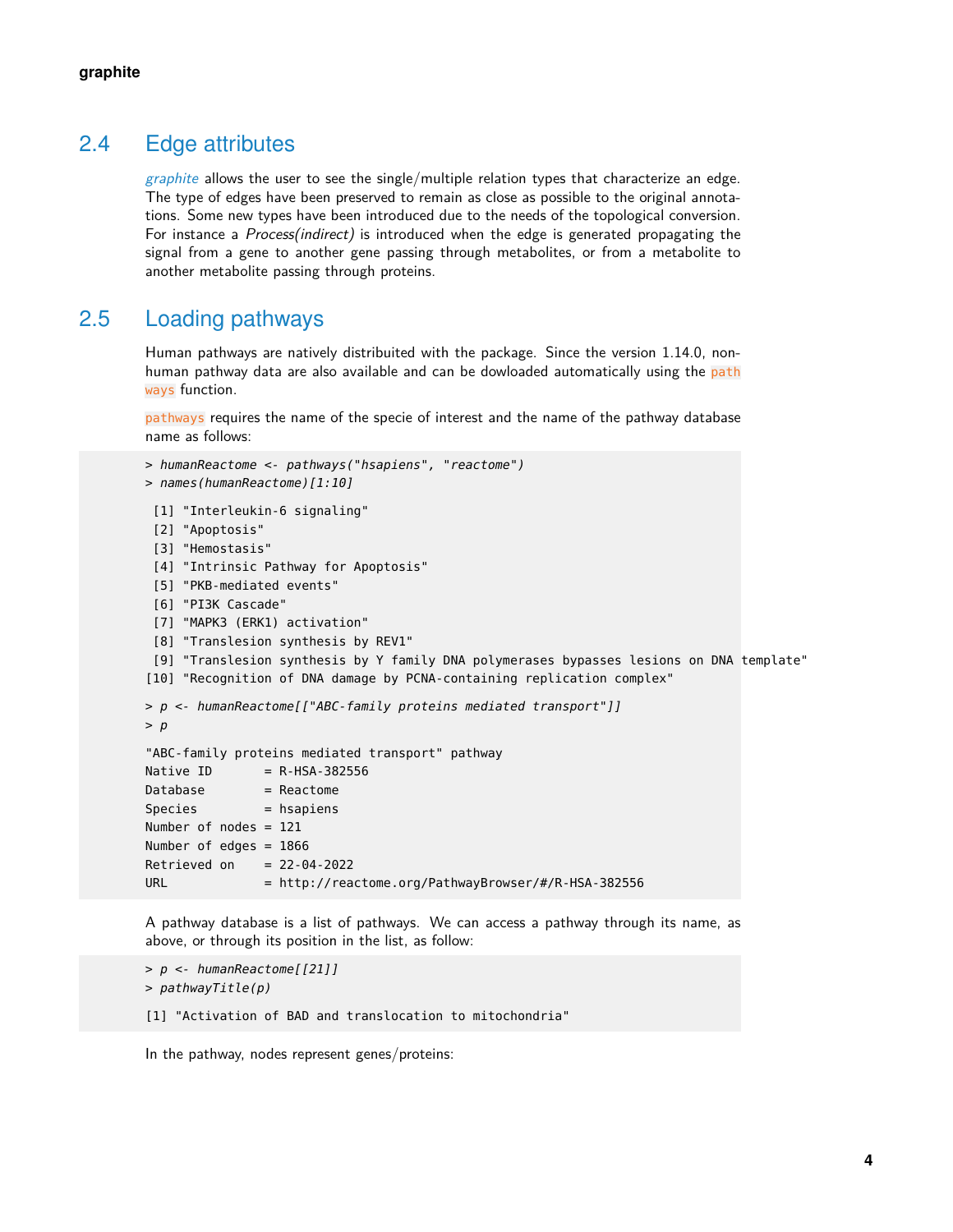```
> head(nodes(p))
[1] "UNIPROT:P10415" "UNIPROT:P31749" "UNIPROT:P31751" "UNIPROT:P31946"
[5] "UNIPROT:P48454" "UNIPROT:P63098"
```
Edges can be characterized by multiple functional relationships:

```
> head(edges(p))
 src_type src dest_type dest direction
1 UNIPROT P10415 UNIPROT P55957 undirected
2 UNIPROT P10415 UNIPROT Q92934 undirected
3 UNIPROT P31749 UNIPROT Q92934 directed
4 UNIPROT P31751 UNIPROT Q92934 directed
5 UNIPROT P31946 UNIPROT Q92934 undirected
6 UNIPROT P48454 UNIPROT P27348 directed
                                     type
1 Binding
2 Binding
3 Control(Out: ACTIVATION of BiochemicalReaction)
4 Control(Out: ACTIVATION of BiochemicalReaction)
                                  Binding
6 Control(Out: ACTIVATION of BiochemicalReaction)
```
By default, the function edges and nodes provide the edges or the nodes of the pathway containing only proteins with signals propagated through metabolites. Since version 1.24, using the option which we can access the pathway with proteins and metabolites (which  $=$  "mixed") or the pathway with only metabolites with edges propagated through proteins  $(which = "metabolites").$ 

```
> head(nodes(p), which = "mixed")[1] "UNIPROT:P10415" "UNIPROT:P31749" "UNIPROT:P31751" "UNIPROT:P31946"
[5] "UNIPROT:P48454" "UNIPROT:P63098"
> head(edges(p), which = "mixed")src_type src dest_type dest direction
1 UNIPROT P10415 UNIPROT P55957 undirected
2 UNIPROT P10415 UNIPROT Q92934 undirected
3 UNIPROT P31749 UNIPROT Q92934 directed
4 UNIPROT P31751 UNIPROT Q92934 directed
5 UNIPROT P31946 UNIPROT Q92934 undirected
6 UNIPROT P48454 UNIPROT P27348 directed
                                     type
1 Binding
2 Binding
3 Control(Out: ACTIVATION of BiochemicalReaction)
4 Control(Out: ACTIVATION of BiochemicalReaction)
5 Binding
6 Control(Out: ACTIVATION of BiochemicalReaction)
```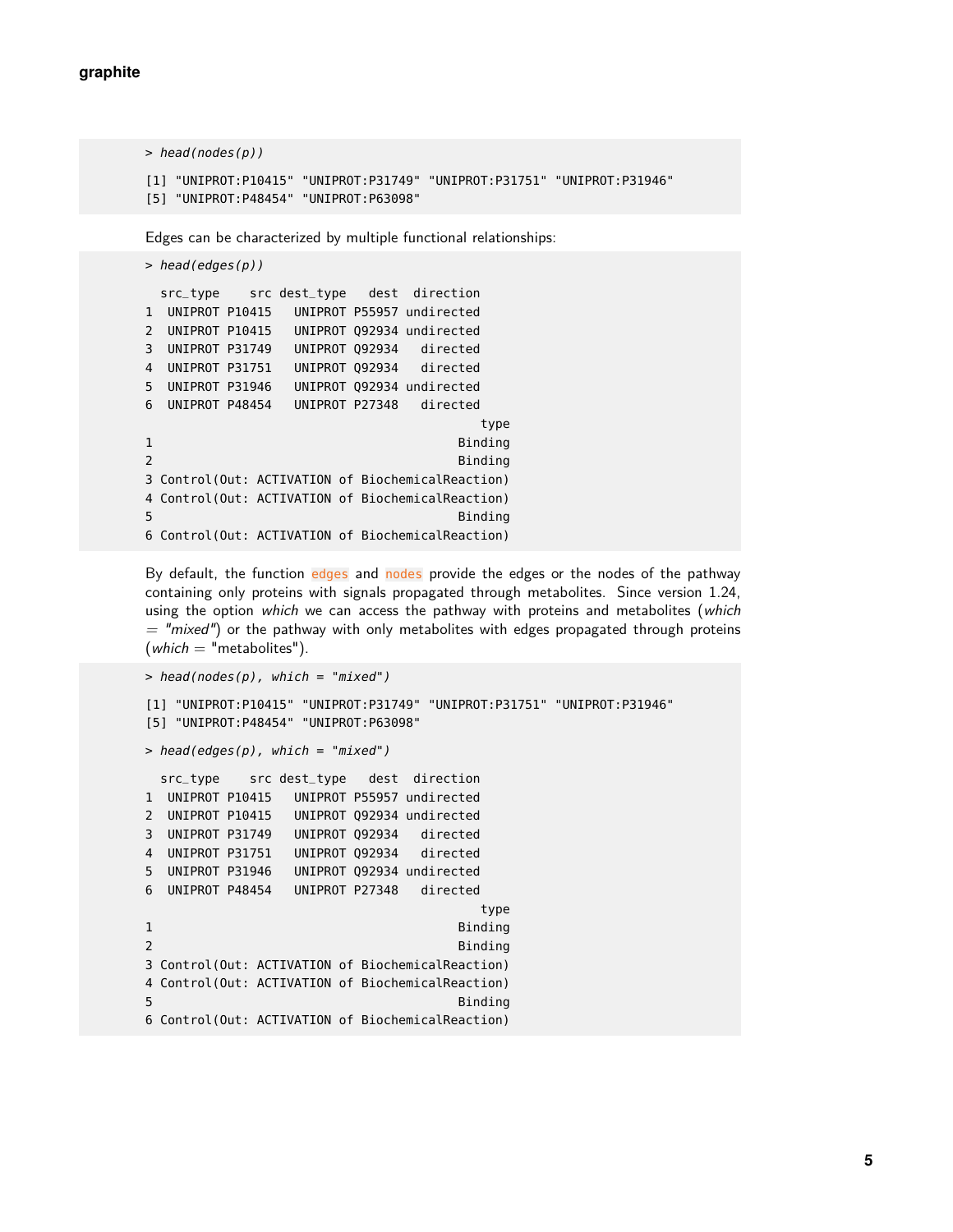These same steps can be used to access the KEGG, Panther, PathBank, PathBank, PharmGKB, Reactome, SMPDB and WikiPathways databases for Homo sapiens, but not all such databases are available for all other species. To know the pathway data available the user can use the pathwayDatabases.

> pathwayDatabases() species database 1 athaliana kegg 2 athaliana pathbank 3 athaliana wikipathways 4 btaurus kegg 5 btaurus pathbank 6 btaurus reactome 7 btaurus wikipathways 8 celegans kegg 9 celegans pathbank 10 celegans reactome 11 celegans wikipathways 12 cfamiliaris kegg 13 cfamiliaris reactome 14 cfamiliaris wikipathways 15 dmelanogaster kegg 16 dmelanogaster pathbank 17 dmelanogaster reactome 18 dmelanogaster wikipathways 19 drerio kegg 20 drerio reactome 21 drerio wikipathways 22 ecoli kegg 23 ecoli pathbank 24 ecoli wikipathways 25 ggallus kegg 26 ggallus reactome 27 ggallus wikipathways 28 hsapiens kegg 29 hsapiens panther 30 hsapiens pathbank 31 hsapiens pharmgkb 32 hsapiens reactome 33 hsapiens smpdb 34 hsapiens wikipathways 35 mmusculus kegg 36 mmusculus pathbank 37 mmusculus reactome 38 mmusculus wikipathways 39 rnorvegicus kegg 40 rnorvegicus pathbank 41 rnorvegicus reactome 42 rnorvegicus wikipathways 43 scerevisiae kegg 44 scerevisiae pathbank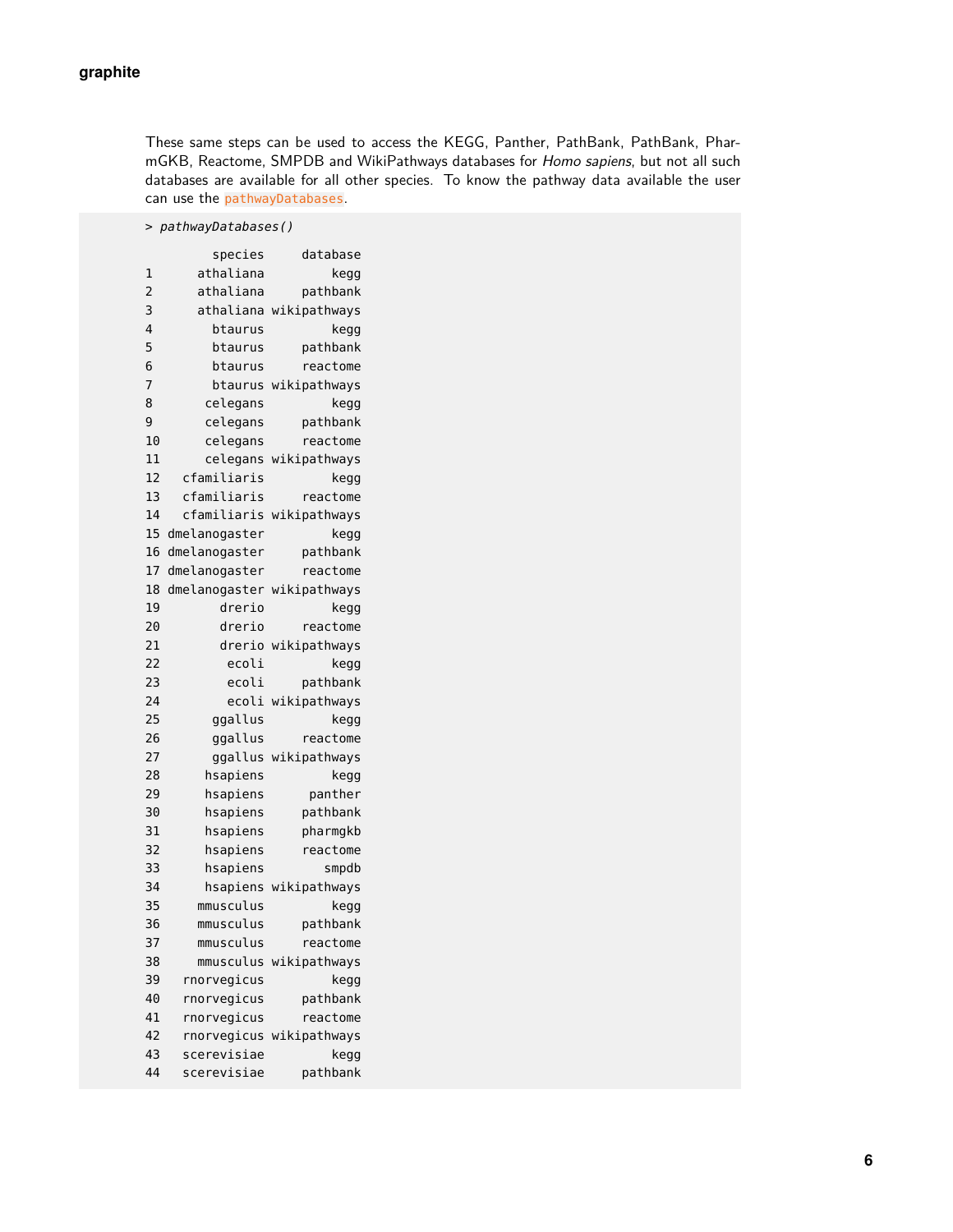| reactome                 | scerevisiae | 45 |
|--------------------------|-------------|----|
| scerevisiae wikipathways |             | 46 |
| kegg                     | sscrofa     | 47 |
| reactome                 | sscrofa     | 48 |
| sscrofa wikipathways     |             | 49 |
| kegg                     | xlaevis     | 50 |

## <span id="page-6-0"></span>3 Pathway graph

The function pathwayGraph builds a graphNEL object from a pathway p:

```
> g <- pathwayGraph(p)
> gA graphNEL graph with directed edges
Number of Nodes = 15
Number of Edges = 39
```

```
> edgeData(g)[1]
```

```
$`UNIPROT:P10415|UNIPROT:P55957`
$`UNIPROT:P10415|UNIPROT:P55957`$weight
[1] 1
```

```
$`UNIPROT:P10415|UNIPROT:P55957`$edgeType
[1] "Binding"
```
Similarly to the edges and nodes, by default, the function pathwayGraph provide the pathway with only proteins and edges propagated through metabolites. Since version 1.24, using the option which we can access the pathway with proteins and metabolites (which  $=$  "mixed") or the pathway with only metabolites with edges propagated through proteins (which  $=$ "metabolites").

```
> g <- pathwayGraph(p, which = "mixed")
> gA graphNEL graph with directed edges
Number of Nodes = 19
Number of Edges = 69
> edgeData(g)[1]
$`CHEBI:15377|CHEBI:43474`
$`CHEBI:15377|CHEBI:43474`$weight
```
[1] 1

```
$`CHEBI:15377|CHEBI:43474`$edgeType
[1] "Process(BiochemicalReaction)"
```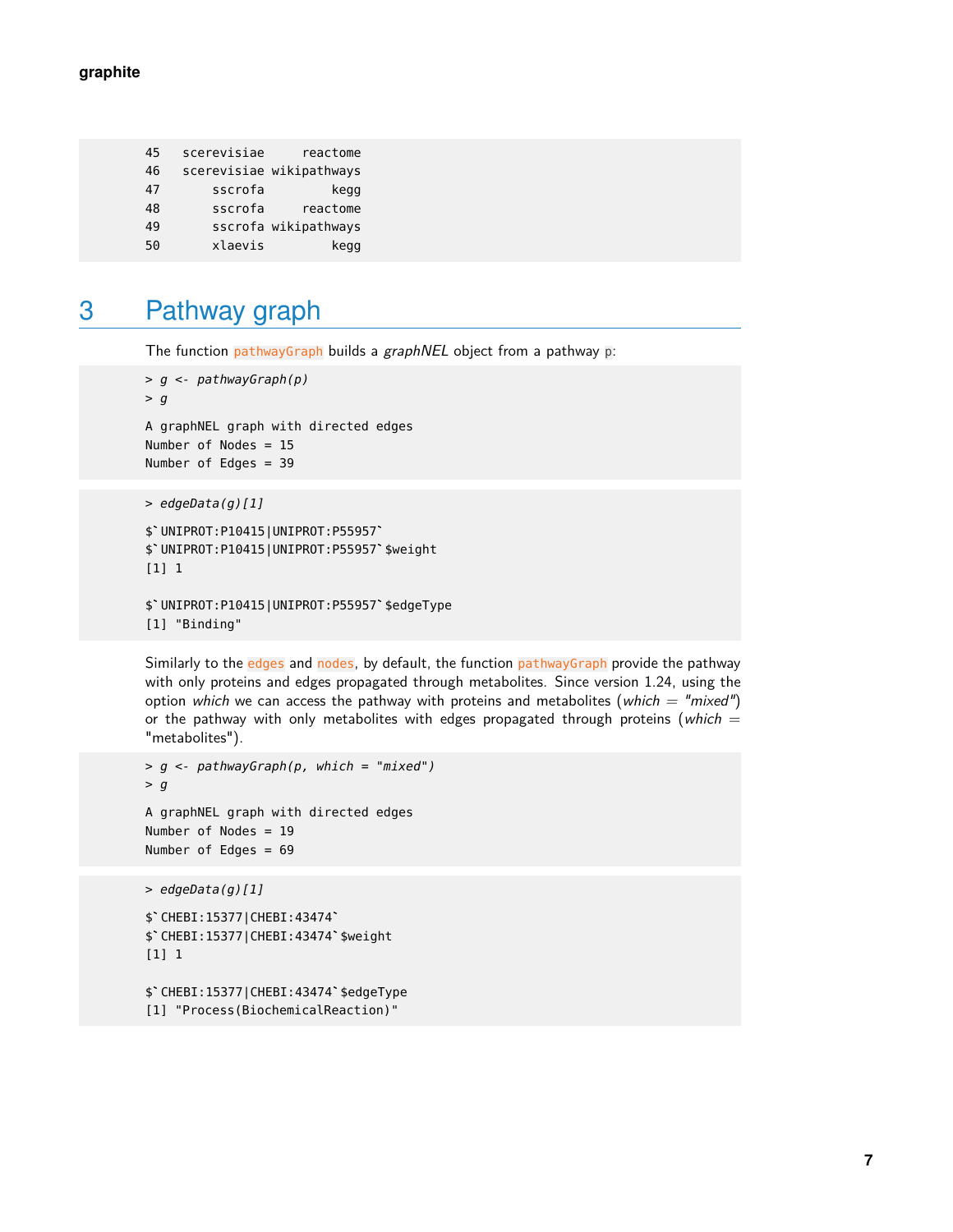### 4 Identifiers

Gene annotations databases are widely used as public repositories of biological information. Our current knowledge on biological elements is spread out over a number of databases (such as: Entrez Gene , RefSeq, backed by the NCBI http://www.ncbi.nlm.nih.gov/, UniProt, ENSEMBL backed by the EBI http://www.ebi.ac.uk/ to name just a few), specialised on a subset of specific biological entities (for instance, UniProt focuses on proteins while Entrez Gene focuses on genes). Key identifiers (IDs) in the internal structure of each database uniquely represent biological entities, thus biological entities can be identified by homogeneous IDs according to the selected database they refer to. Due to their different origins and specificity, switching from an ID to another is possible but not trivial: there could be either no correspondence among them or many-to-many relations. For detailed information about IDs, their structures and differences please consult those resources.

The function converterIdentifiers allows the user to convert the pathway IDs into different types, to fit the user needs. This mapping process, however, may lead to the loss of some nodes (not all identifiers may be recognized) and has an impact on the topology of the network (one ID may correspond to multiple IDs in another annotation or vice versa). We based the function of ID conversion through the species-specific Bioconductor [AnnotationDbi](http://bioconductor.org/packages/AnnotationDbi), such as org. Hs.eg.db. Since the version 1.14, all the conversion supported in the annotation packages can be used. converterIdentifiers needs a list of pathways or a single pathway and a string describing the type of the identifier as provided by an Annotation package (for example,'"ENTREZID"'), while the values '"entrez"', '"symbol"' remains for backward compatibility.

```
> pSymbol <- convertIdentifiers(p, "SYMBOL")
> pSymbol
"Activation of BAD and translocation to mitochondria" pathway
Native ID = R-HSA-111447
Database = Reactome
Species = hsapiens
Number of nodes = 19
Number of edges = 59
Retrieved on = 22-04-2022URL = http://reactome.org/PathwayBrowser/#/R-HSA-111447
> head(nodes(pSymbol))
[1] "SYMBOL:BCL2" "SYMBOL:AKT1" "SYMBOL:AKT2" "SYMBOL:YWHAB"
[5] "SYMBOL:PPP3CC" "SYMBOL:PPP3R1"
```
Since the introduction of metabolites in *[graphite](http://bioconductor.org/packages/graphite)* pathways (version 1.24), also the metabolite ID conversion is possible.

> reactomeSymbol <- convertIdentifiers(humanReactome[1:5], "SYMBOL")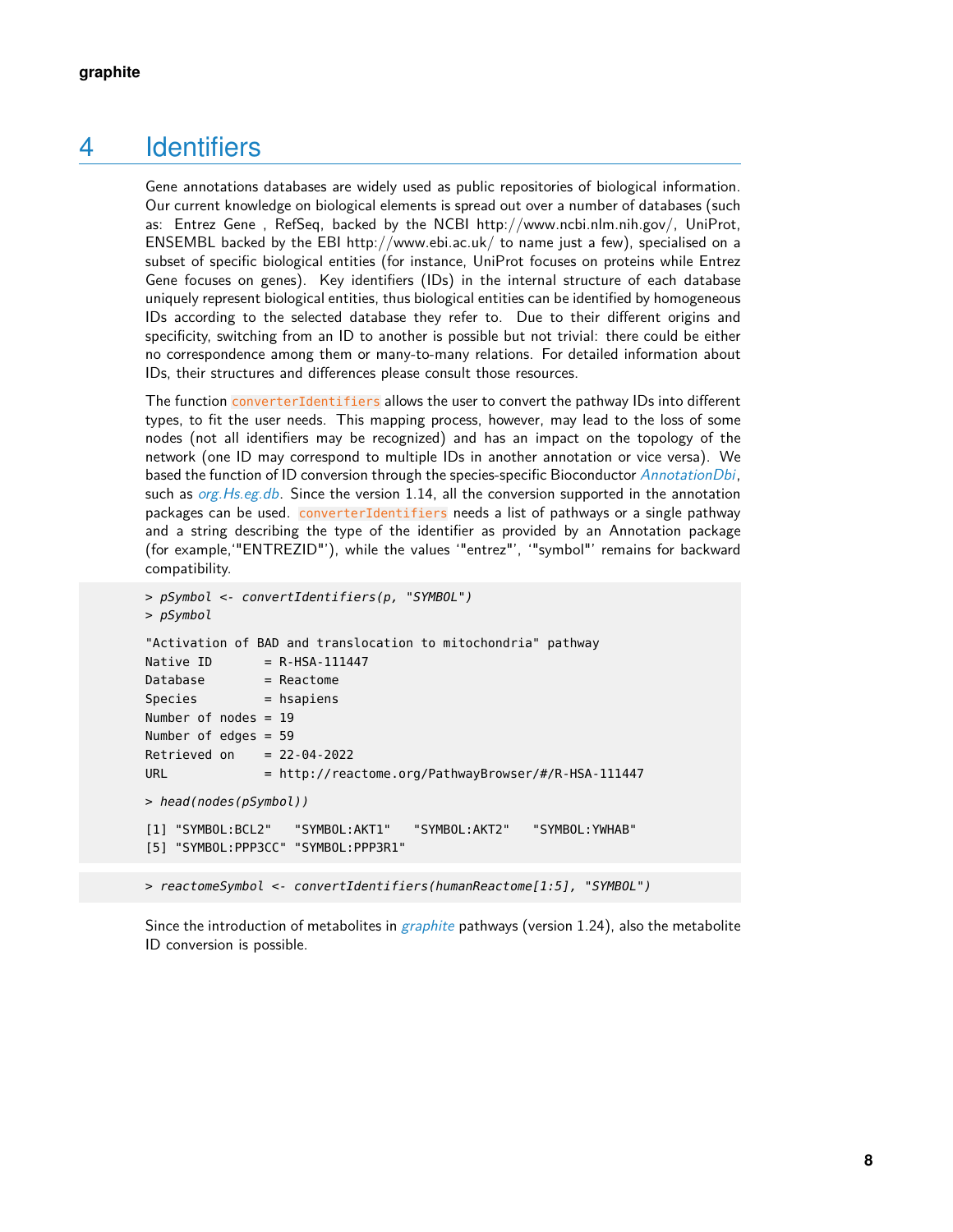## 5 Cytoscape Plot

<span id="page-8-0"></span>Several pathways have a huge number of nodes and edges, thus there is the need of an efficient system of visualization. To this end [graphite](http://bioconductor.org/packages/graphite) uses the  $Rcy3$  package to export the network to Cytoscape 3, through the function cytoscapePlot. Cytoscape is a Java based software specifically built to manage biological network complexity and for this reason it is widely used by the biological community. Since version 1.24, using the option which we can access the pathway with proteins and metabolites (which  $=$  "mixed") or the pathway with only metabolites and edges propagated through proteins (which  $=$  "metabolites").

> cytoscapePlot(convertIdentifiers(reactome\$`Unwinding of DNA`, "symbol"), which = "mixed")



Started CytoscapeRPC XML-RPC service on port 9000

## <span id="page-8-1"></span>6 Topological pathway analysis

[graphite](http://bioconductor.org/packages/graphite) gives access to three types of topological pathway analyses. For more details on the results obtained by these analyses see the corresponding R packages. Following developper instructions, all the methods with the exception of *[clipper](http://bioconductor.org/packages/clipper)* are available only for pathways with proteins and with edges propagated through metabolites. *[clipper](http://bioconductor.org/packages/clipper)* is the only analysis that can be used to study metabolomics data.

<span id="page-8-2"></span>Note that, since version 1.24, given the introduction of nodes with mixed types, all the ID in the pathway have been prefixed with the type of identifier (e.g. ENTREZID:7157 or SYMBOL:TP53). Thus, also the gene expression or metabolite data, in order to match with the pathway nodes, should be in the same format (e.g. ENTREZID:7157 or SYMBOL:TP53).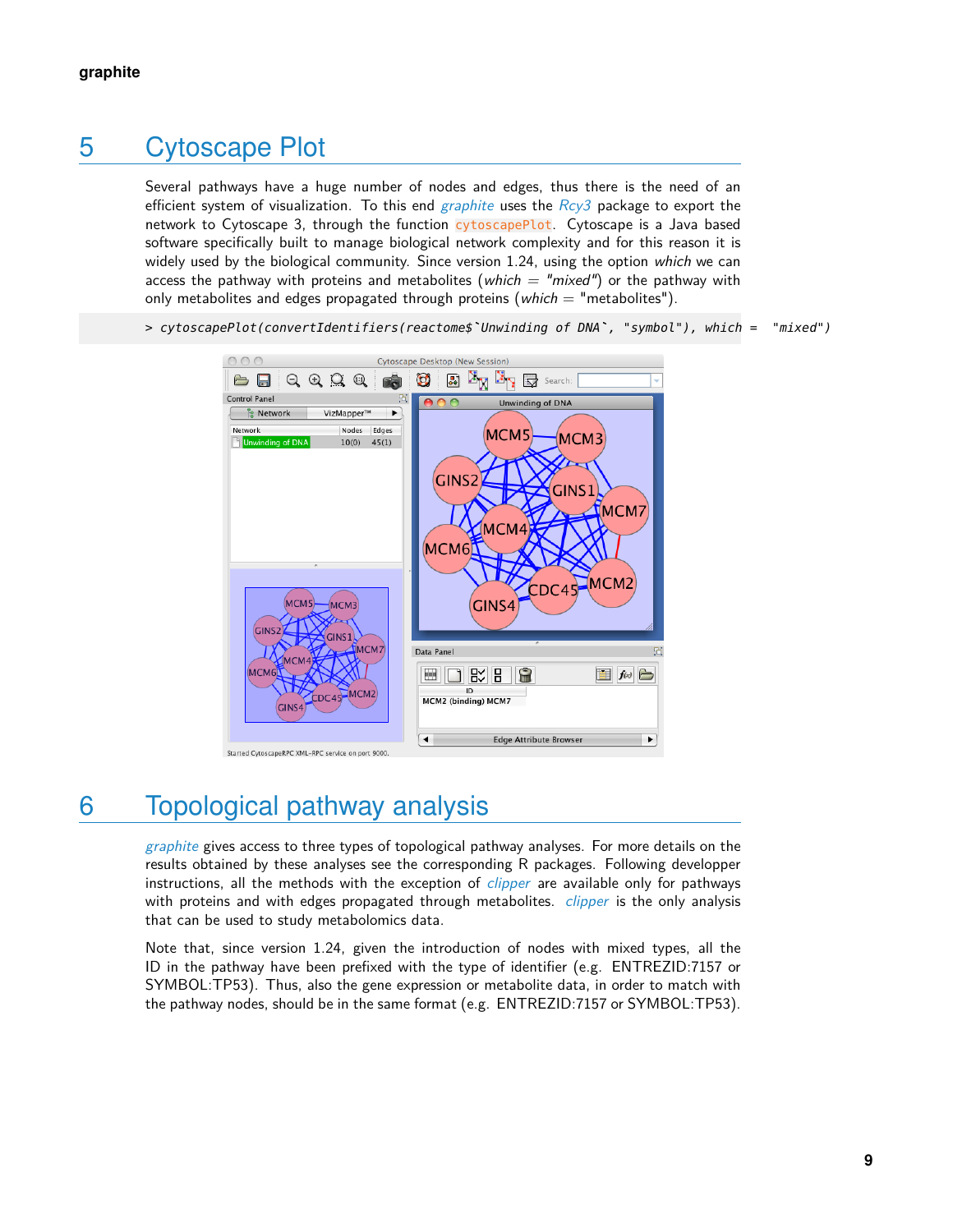### 6.1 SPIA

The analysis with *[SPIA](http://bioconductor.org/packages/SPIA)* requires the conversion of gene-gene networks in a suitable format. This conversion is performed by the function prepareSPIA that must be executed before the analysis command run[SPIA](http://bioconductor.org/packages/SPIA). The SPIA data will be saved in the current working directory; every time you change it, you should also re-run prepareSPIA. Edges not included in SPIA have been coerced into the admitted SPIA types. Metabolite mediated interactions (edges of propagation through metabolites) annotated in graphite with the "indirect" type are mapped into the SPIA edge type "indirect effect". For more details see the [SPIA](http://bioconductor.org/packages/SPIA) package [\[5,](#page-14-3) [6,](#page-14-4) [4\]](#page-14-5).

```
> library(SPIA)
> data(colorectalcancer)
> library(hgu133plus2.db)
> top$ENTREZ <- mapIds(hgu133plus2.db,
+ top$ID, "ENTREZID", "PROBEID", multiVals = "first")
> top <- top[!is.na(top$ENTREZ) & !duplicated(top$ENTREZ), ]
> top$ENTREZ <- paste("ENTREZID", top$ENTREZ, sep = ":")
> tg1 <- top[top$adj.P.Val < 0.05, ]
> DE_Colorectal = tg1$logFC
> names(DE_Colorectal) <- tg1$ENTREZ
> ALL_Colorectal <- top$ENTREZ
> kegg <- pathways("hsapiens", "kegg")
> kegg <- convertIdentifiers(kegg, "ENTREZID")
> kegg <- kegg[c("Bladder cancer", "Cytosolic DNA-sensing pathway")]
> prepareSPIA(kegg, "keggEx")
> res < - runsPIA(de = DE\_Colorectal, all = ALL\_Colorectal, "keggEx")Done pathway 1 : Bladder cancer..
Done pathway 2 : Cytosolic DNA-sensing pathway..
Done pathway 3 : <graphite_placeholder>..
> res
                         Name pSize NDE pNDE tA pPERT pG
2 Cytosolic DNA-sensing pathway 41 8 0.6275832 1.0271604 0.786 0.8418706
3 Bladder cancer 28 4 0.8567203 -0.8630436 0.709 0.9102374
     pGFdr pGFWER Status
2 0.9102374 1 Activated
3 0.9102374 1 Inhibited
```
### 6.2 topologyGSA

<span id="page-9-0"></span>[topologyGSA](http://bioconductor.org/packages/topologyGSA) uses graphical models to test the pathway components and to highlight those involved in its deregulation.

In [graphite](http://bioconductor.org/packages/graphite), [topologyGSA](http://bioconductor.org/packages/topologyGSA) has a dedicated function, runTopologyGSA, which performs the analysis on a single pathway or on a pathway list.

```
> library(topologyGSA)
```

```
> data(examples)
```
- > colnames(y1) <- paste("SYMBOL", colnames(y1), sep = ":")
- > colnames(y2) <- paste("SYMBOL", colnames(y2), sep = ":")
- > kegg <- pathways("hsapiens", "kegg")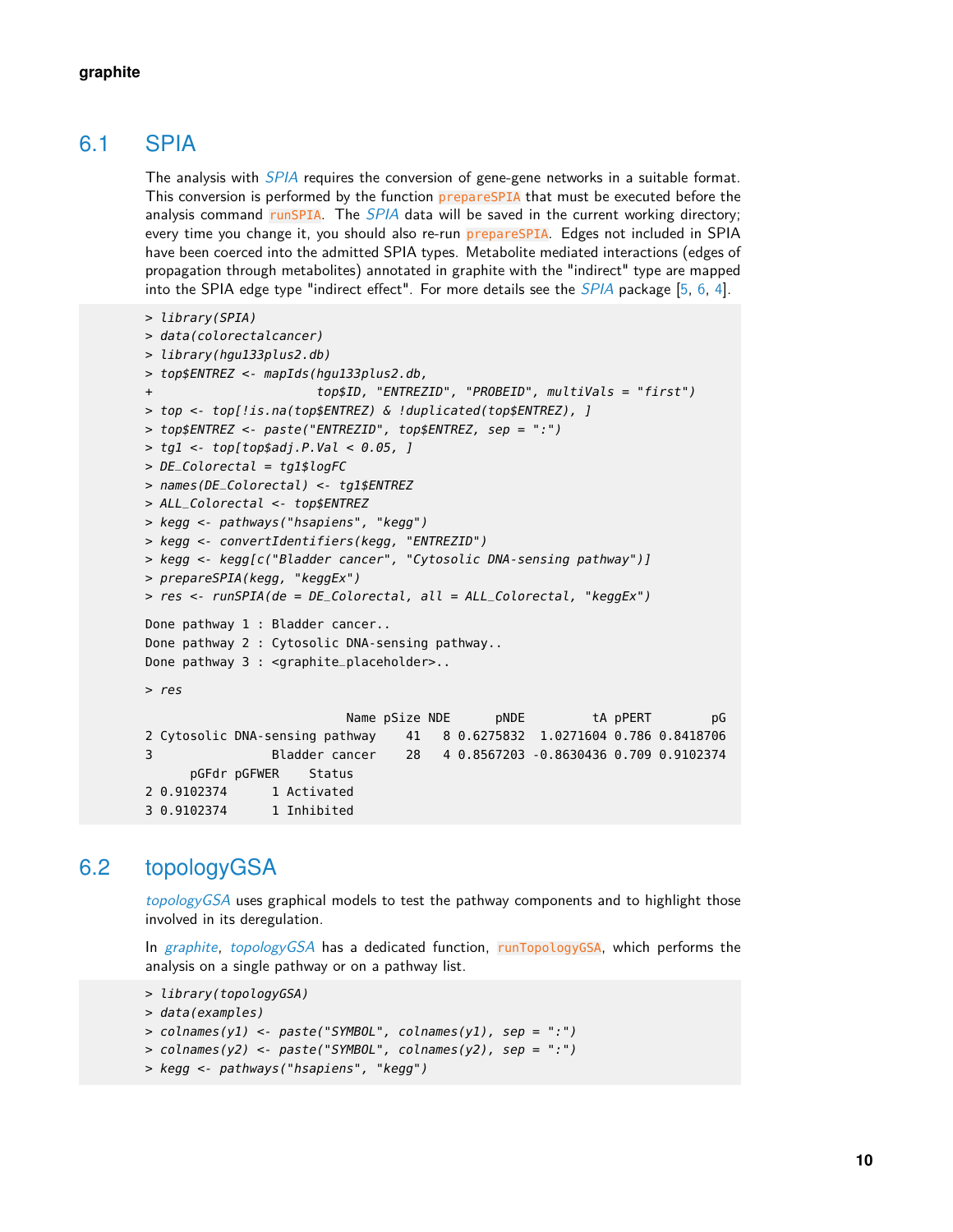```
> p <- convertIdentifiers(kegg[["Fc epsilon RI signaling pathway"]], "SYMBOL")
> runTopologyGSA(p, "var", y1, y2, 0.05)
        Pathway Variance Test
data: exp1, exp2 and g
lambda = 26.02199, df = 10, p-value = 0.003710726, equal variances: TRUE
```
The function runTopologyGSA, which easily performs the analysis on the entire pathway database, provides as result a list of two elements: a list with the results of the pathway analyses and the list of generated errors.

<span id="page-10-0"></span>For more details see the *[topologyGSA](http://bioconductor.org/packages/topologyGSA)* package [\[7\]](#page-14-6).

#### 6.3 clipper

[clipper](http://bioconductor.org/packages/clipper) is a package for topological analysis. It implements a two-step empirical approach based on the exploitation of graph decomposition into a junction tree to reconstruct the most relevant signal path. In the first step clipper selects significant pathways according to statistical tests on the means and the concentration matrices of the graphs derived from pathway topologies. Then, it "clips" the whole pathway identifying the signal paths having the greatest association with a specific phenotype.

In [graphite](http://bioconductor.org/packages/graphite), [clipper](http://bioconductor.org/packages/clipper) has a dedicated function, runClipper, which performs the analysis on a single pathway or on a pathway list.

```
> library(ALL)
> library(a4Preproc)
> library(clipper)
> data(ALL)
> pheno <- as(phenoData(ALL), "data.frame")
> samples <- unlist(lapply(c("NEG", "BCR/ABL"), function(t) {
+ which(grepl("^B\\d*", pheno$BT) & (pheno$mol.biol == t))[1:10]
+ }))
> classes <- c(rep(1,10), rep(2,10))
> expr <- exprs(ALL)[,samples]
> rownames(expr) <- paste("ENTREZID",
+ featureData(addGeneInfo(ALL))$ENTREZID,
                        sep = ";"')> k <- as.list(pathways("hsapiens", "kegg"))
> selection <- c("Bladder cancer", "Hippo signaling pathway - multiple species")
> selected <- k[selection]
> names(selected) <- c("Bladder cancer", "Hippo signaling")
> clipped <- runClipper(selected, expr, classes, "mean", pathThr = 0.1)
> resClip <- do.call(rbind, clipped$results)
> resClip[, c("startIdx", "endIdx", "maxIdx", "lenght",
             "maxScore", "aScore")]
               startIdx endIdx maxIdx lenght maxScore aScore
Hippo signaling 1 3 2 3 5.83818294928244 2.91909147464122
```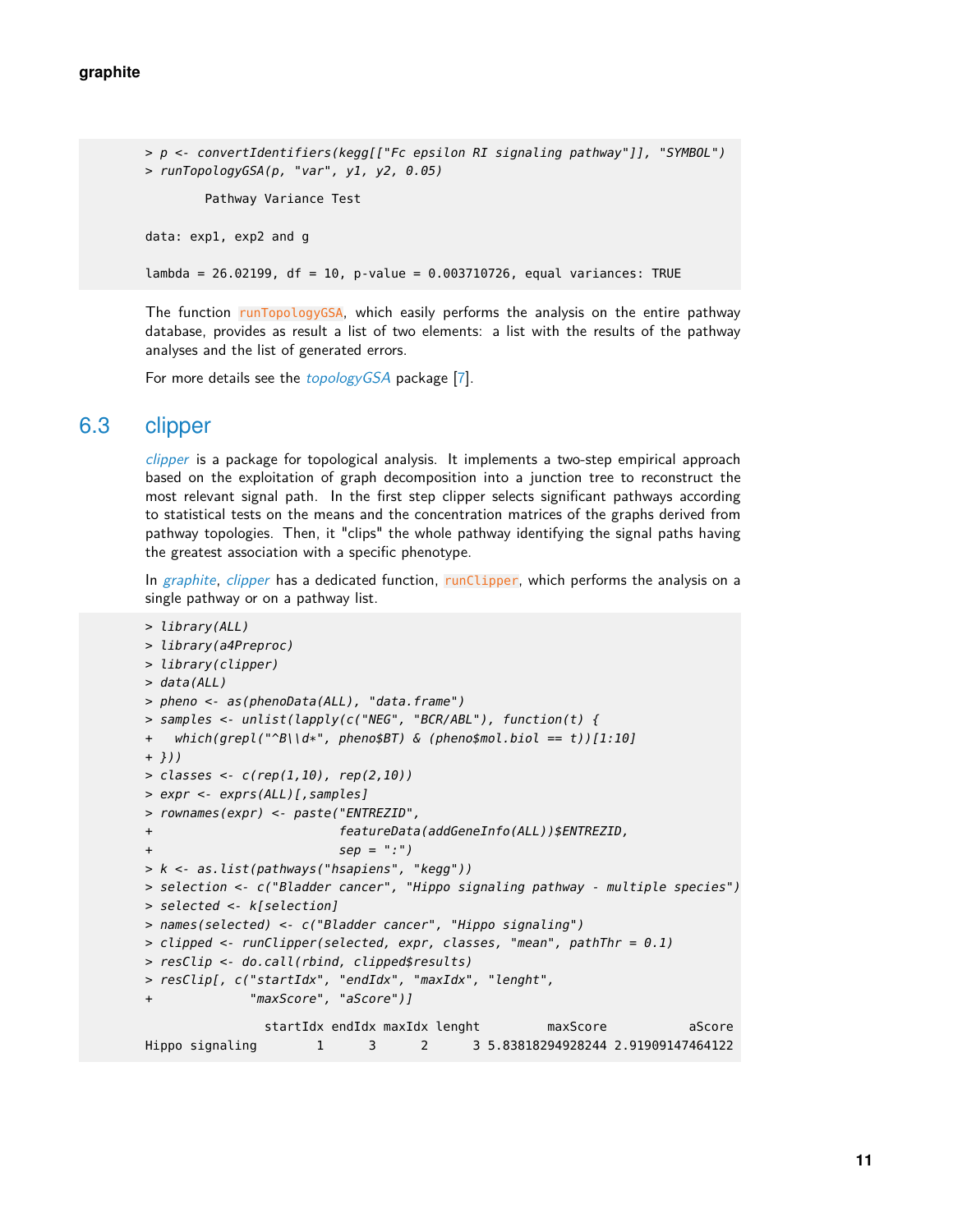The function runClipper, which easily performs the analysis on the entire pathway database, provides as result a list of two elements: the list with the results of the pathway analyses and the list of eventually generated errors.

Since version 1.24, using the option which we can access the pathway with proteins and metabolites (which  $=$  "mixed") or the pathway with only metabolites and edges propagated through proteins (which  $=$  "metabolites").

<span id="page-11-0"></span>For more details see the *[clipper](http://bioconductor.org/packages/clipper)* package [\[8\]](#page-14-7).

### 7 Build pathway

In [graphite](http://bioconductor.org/packages/graphite), it is also possible build a pathway object using buildPathway. This function creates a new object of type Pathway given a data frame describing its edges. The edges should be divided in three dataframes containing edges between proteins, edges between proteins and metabolites, and edges between metabolites, and the should be included in the new pathway using *proteinEdges*, mixedEdges and metaboliteEdges respectively. This practice will guarantee the compatibility with convertIdentifiers, this only works with the types of identifiers that are provided in the Annotation package (for example using the string,'"ENTREZID"').

```
> edges <- data.frame(src_type = "ENTREZID", src="672",
+ dest_type = "ENTREZID", dest="7157",
+ direction="undirected", type="binding")
> pathway <- buildPathway("#1", "example", "hsapiens", "database",
                      proteinEdges = edges)
```

```
> edges <- data.frame(src_type = "ENTREZID", src="672",
+ dest_type = "ENTREZID", dest="7157",
+ direction="undirected", type="binding")
> edgemix <- data.frame(src_type = "CHEBI", src="77750",
+ dest_type = "ENTREZID", dest="7157",
+ direction="undirected", type="biochemicalReaction")
> edgemet <- data.frame(src_type = "CHEBI", src="15351",
+ dest_type = "CHEBI", dest="77750",
+ direction="undirected", type="biochemicalReaction")
> pathway <- buildPathway("#1", "example", "hsapiens", "database",
+ proteinEdges = edges,
+ mixedEdges = edgemix,
+ metaboliteEdges = edgemet)
```
### <span id="page-11-1"></span>8 Parallelism

Some of [graphite](http://bioconductor.org/packages/graphite) operations can be made significantly faster by exploiting the parallelism offered by recent hardware. Here is a list of the functions providing this option:

- convertIdentifiers
- runClipper
- runTopologyGSA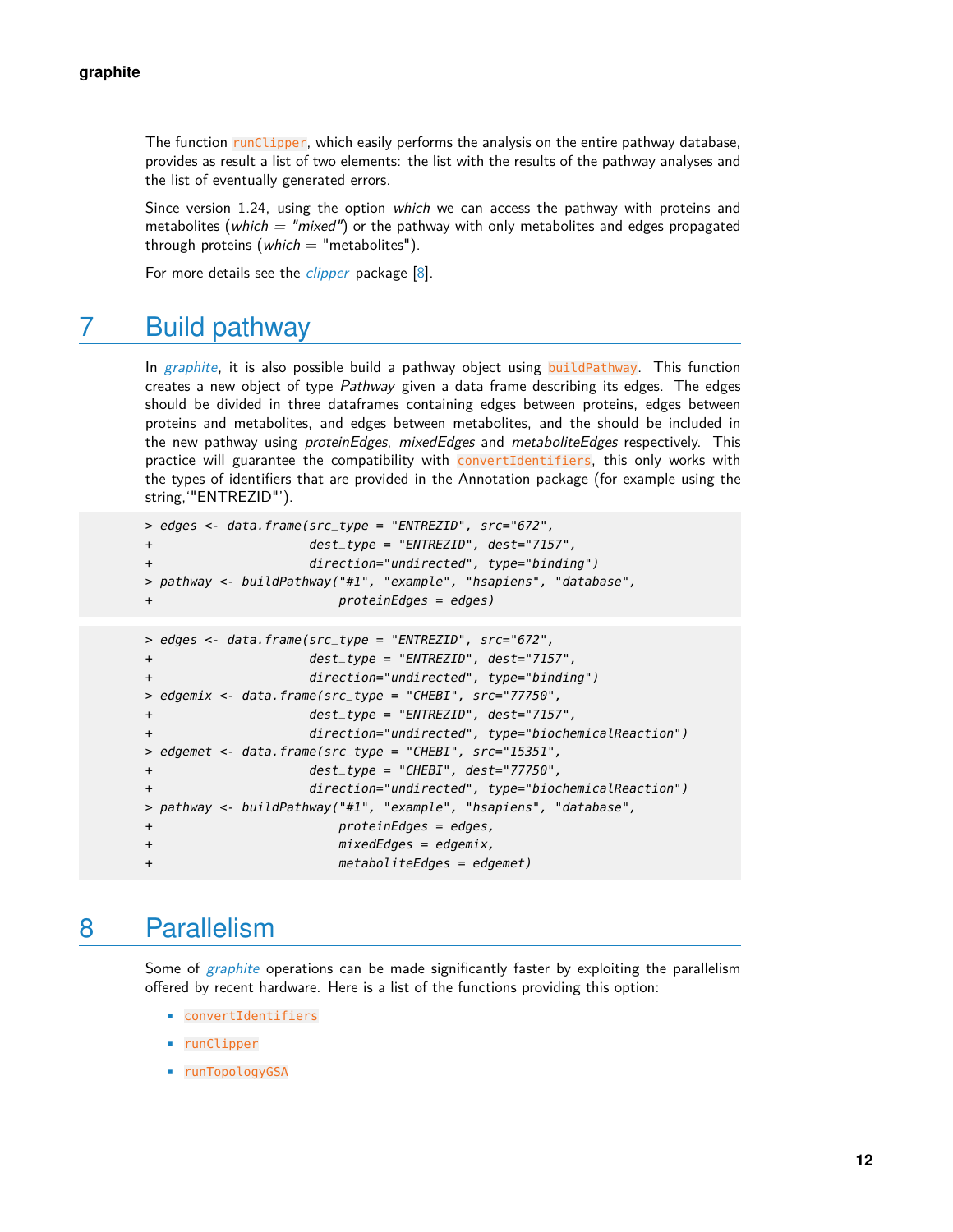To exploit parallel processing you are going to need two ingredients. First, you have to specify the maximum number of cores that the package can use. For instance, if you have 6 cores on your computer you can set:

```
> options(Ncpus = 6)
```
Your code, then, should try to call *[graphite](http://bioconductor.org/packages/graphite)* functions passing entire lists of pathways; you should not loop manually.

```
> original <- pathways("hsapiens", "reactome")
> # Do (will exploit parallelism)
> converted <- convertIdentifiers(original, "SYMBOL")
> # Don't (no parallelism here)
> converted <- lapply(original, convertIdentifiers, "SYMBOL")
```
Warning: Parallelism is not guaranteed to reduce run times. Splitting a given operation over multiple cores requires some coordination, and that has its own costs. In certain situations (small number of pathways / small number of cores) the overhead may actually make run times worse. Our suggestion is thus to:

- always set Ncpus to a value smaller or equal to the actual number of hardware cores (see parallel::detectCores for an indication);
- <span id="page-12-0"></span>• in any case, start from a small number like 2 or 4, and then work your way up measuring the actual speedups on your own hardware.

### 9 Session Information

```
> sessionInfo()
```

```
R version 4.2.0 RC (2022-04-19 r82224)
Platform: x86_64-pc-linux-gnu (64-bit)
Running under: Ubuntu 20.04.4 LTS
```

```
Matrix products: default
BLAS: /home/biocbuild/bbs-3.15-bioc/R/lib/libRblas.so
LAPACK: /home/biocbuild/bbs-3.15-bioc/R/lib/libRlapack.so
```

```
locale:
[1] LC_CTYPE=en_US.UTF-8 LC_NUMERIC=C
[3] LC_TIME=en_GB LC_COLLATE=C
[5] LC_MONETARY=en_US.UTF-8 LC_MESSAGES=en_US.UTF-8
[7] LC_PAPER=en_US.UTF-8 LC_NAME=C
[9] LC_ADDRESS=C LC_TELEPHONE=C
[11] LC_MEASUREMENT=en_US.UTF-8 LC_IDENTIFICATION=C
attached base packages:
[1] stats4 stats graphics grDevices utils datasets methods
[8] base
other attached packages:
[1] hgu95av2.db_3.13.0 clipper_1.36.0 Matrix_1.4-1
```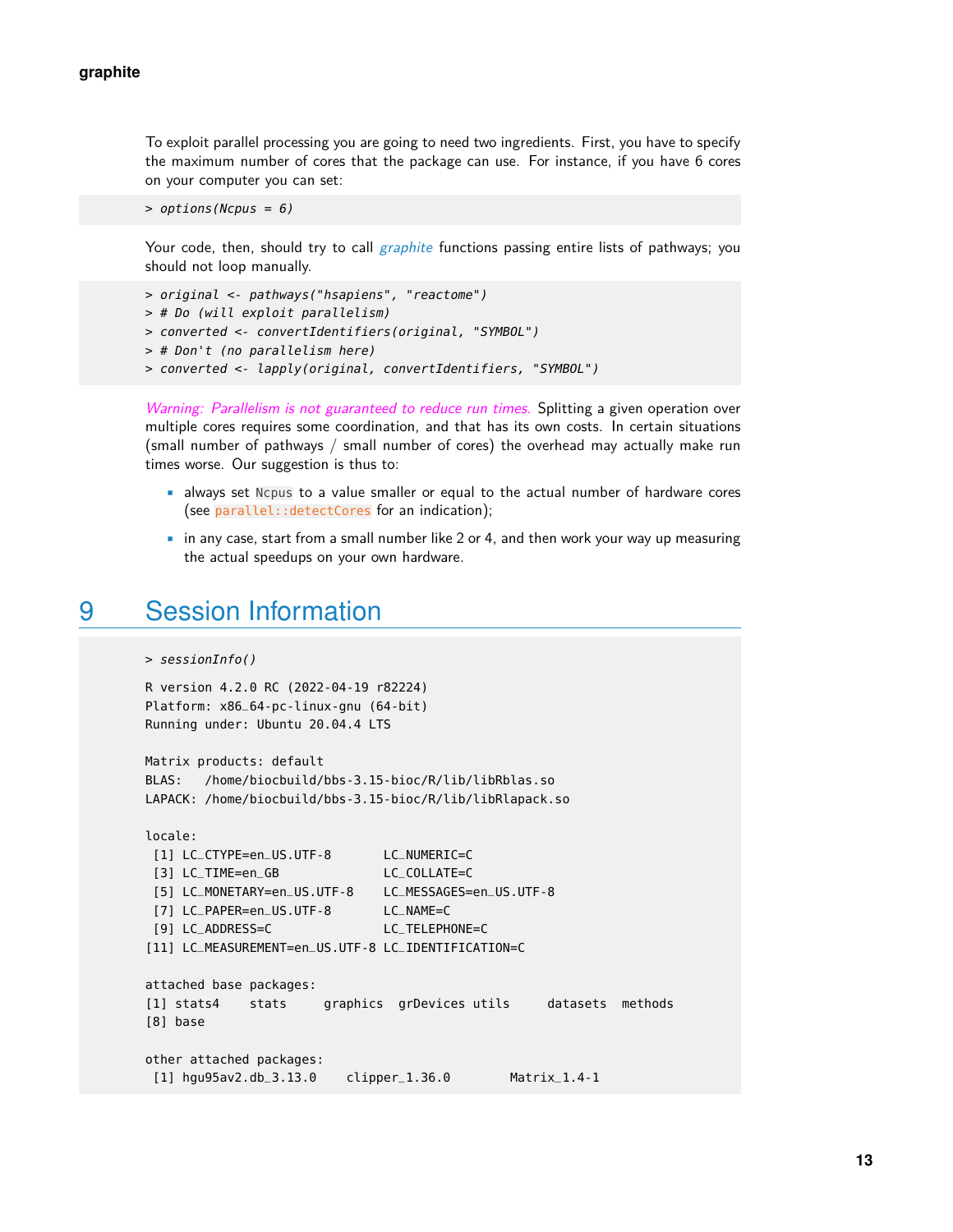[4] a4Preproc\_1.44.0 ALL\_1.37.0 topologyGSA\_1.4.7 [7] hgu133plus2.db\_3.13.0 org.Hs.eg.db\_3.15.0 AnnotationDbi\_1.58.0 [10] IRanges\_2.30.0 S4Vectors\_0.34.0 Biobase\_2.56.0 [13] SPIA\_2.48.0 KEGGgraph\_1.56.0 graphite\_1.42.0 [16] graph\_1.74.0 BiocGenerics\_0.42.0 loaded via a namespace (and not attached): [1] colorspace\_2.0-3 rjson\_0.2.21 [3] ellipsis\_0.3.2 corpcor\_1.6.10 [5] XVector\_0.36.0 GenomicRanges\_1.48.0 [7] bit64\_4.0.5 fansi\_1.0.3 [9] mvtnorm\_1.1-3 xml2\_1.3.3 [11] R.methodsS3\_1.8.1 cachem\_1.0.6 [13] knitr\_1.38 spam\_2.8-0 [15] Rsamtools\_2.12.0 annotate\_1.74.0 [17] dbplyr\_2.1.1 png\_0.1-7 [19] R.oo\_1.24.0 BiocManager\_1.30.17 [21] compiler\_4.2.0 httr\_1.4.2 [23] assertthat\_0.2.1 fastmap\_1.1.0 [25] cli\_3.3.0 htmltools\_0.5.2 [27] prettyunits\_1.1.1 tools\_4.2.0 [29] dotCall64\_1.0-1 igraph\_1.3.1 [31] qtl\_1.50 gtable\_0.3.0 [33] glue\_1.6.2 GenomeInfoDbData\_1.2.8 [35] dplyr\_1.0.8 maps\_3.4.0 [37] rappdirs\_0.3.3 Rcpp\_1.0.8.3 [39] vctrs\_0.4.1 Biostrings\_2.64.0 [41] rtracklayer\_1.56.0 xfun\_0.30 [43] stringr\_1.4.0 lifecycle\_1.0.1 [45] restfulr\_0.0.13 XML\_3.99-0.9 [47] zlibbioc\_1.42.0 scales\_1.2.0 [49] BiocStyle\_2.24.0 hms\_1.1.1 [51] MatrixGenerics\_1.8.0 RBGL\_1.72.0 [53] parallel\_4.2.0 SummarizedExperiment\_1.26.0 [55] gRbase\_1.8.7 fields\_13.3 [57] yaml\_2.3.5 curl\_4.3.2 [59] memoise\_2.0.1 gridExtra\_2.3 [61] ggplot2\_3.3.5 biomaRt\_2.52.0 [63] stringi\_1.7.6 RSQLite\_2.2.12 [65] BiocIO\_1.6.0 GenomicFeatures\_1.48.0 [67] filelock\_1.0.2 BiocParallel\_1.30.0 [69] GenomeInfoDb\_1.32.0 rlang\_1.0.2 [71] pkgconfig\_2.0.3 bitops\_1.0-7 [73] matrixStats\_0.62.0 evaluate\_0.15 [75] lattice\_0.20-45 purrr\_0.3.4 [77] GenomicAlignments\_1.32.0 bit\_4.0.4 [79] tidyselect\_1.1.2 magrittr\_2.0.3 [81] R6\_2.5.1 generics\_0.1.2 [83] DelayedArray\_0.22.0 DBI\_1.1.2 [85] pillar\_1.7.0 KEGGREST\_1.36.0 [87] RCurl\_1.98-1.6 tibble\_3.1.6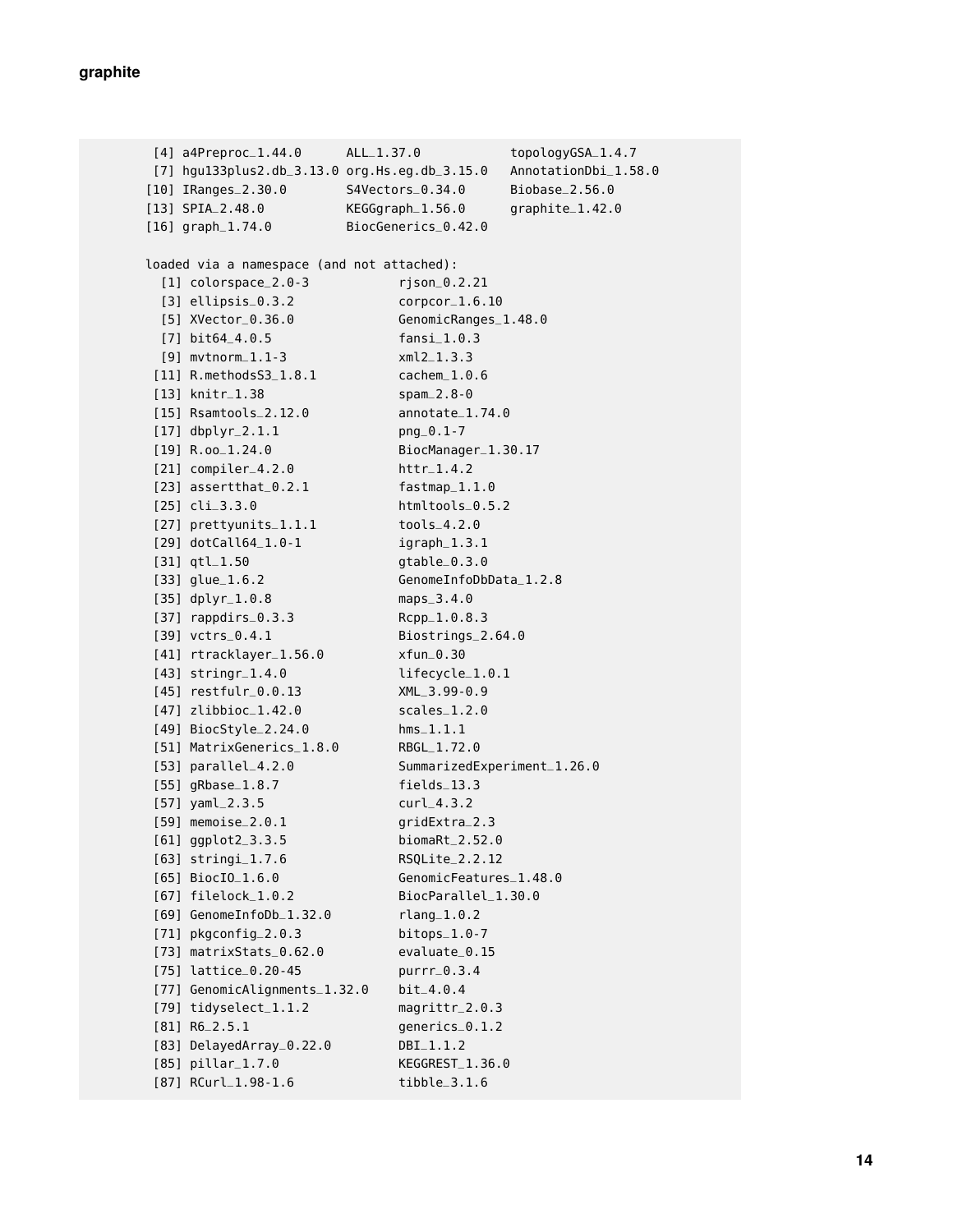| $[89]$ crayon_1.5.1       | $R.rsp_0.44.0$      |
|---------------------------|---------------------|
| $[91]$ utf8_1.2.2         | BiocFileCache_2.4.0 |
| [93] rmarkdown_2.14       | $viridis_0.6.2$     |
| $[95]$ progress $-1.2.2$  | $grid_4.2.0$        |
| $[97]$ blob_1.2.3         | Rgraphviz_2.40.0    |
| $[99]$ digest_0.6.29      | $qpqraph_2.30.0$    |
| $[101]$ xtable_1.8-4      | $R.cache_0.15.0$    |
| $[103]$ R.utils_2.11.0    | $munsell_0.5.0$     |
| $[105]$ viridisLite_0.4.0 |                     |

### **References**

- <span id="page-14-0"></span>[1] Ogata H, Goto S, Sato K, Fujibuchi W, Bono H, Kanehisa M. KEGG: Kyoto Encyclopedia of Genes and Genomes. Nucleic Acids Res. 1999 Jan 1;27(1):29-34.
- <span id="page-14-2"></span>[2] Matthews L, Gopinath G, Gillespie M, Caudy M, Croft D, de Bono B, Garapati P, Hemish J, Hermjakob H, Jassal B, Kanapin A, Lewis S, Mahajan S, May B, Schmidt E, Vastrik I, Wu G, Birney E, Stein L, D'Eustachio P. Reactome knowledgebase of human biological pathways and processes. Nucleic Acids Res. 2009 Jan;37(Database issue):D619-22. Epub 2008 Nov 3.
- [3] Schaefer CF, Anthony K, Krupa S, Buchoff J, Day M, Hannay T, Buetow KH. PID: the Pathway Interaction Database. Nucleic Acids Res. 2009 Jan;37(Database issue):D674-9. Epub 2008 Oct 2.
- <span id="page-14-5"></span>[4] Draghici, S., Khatri, P., Tarca, A.L., Amin, K., Done, A., Voichita, C., Georgescu, C., Romero, R. A systems biology approach for pathway level analysis. Genome Research, 17, 2007.
- <span id="page-14-3"></span>[5] Tarca AL, Draghici S, Khatri P, Hassan SS, Mittal P, Kim JS, Kim CJ, Kusanovic JP, Romero R. A novel signaling pathway impact analysis. Bioinformatics. 2009 Jan 1;25(1):75-82.
- <span id="page-14-4"></span>[6] Adi L. Tarca, Sorin Draghici, Purvesh Khatri, et. al. A Signaling Pathway Impact Analysis for Microarray Experiments. Bioinformatics, 2009, 25(1):75-82.
- <span id="page-14-6"></span>[7] Massa MS, Chiogna M, Romualdi C. Gene set analysis exploiting the topology of a pathway. BMC System Biol. 2010 Sep 1;4:121.
- <span id="page-14-7"></span>[8] Martini P, Sales G, Massa MS, Chiogna M, Romualdi C. Along signal paths: an empirical gene set approach exploiting pathway topology. Nucleic Acids Res. 2013 Jan 7;41(1):e19. doi: 10.1093/nar/gks866. Epub 2012 Sep 21.
- [9] Caspi R, Altman T, Dale JM, Dreher K, Fulcher CA, Gilham F, Kaipa P, Karthikeyan AS, Kothari A, Krummenacker M, Latendresse M, Mueller LA, Paley S, Popescu L, Pujar A, Shearer AG, Zhang P, Karp PD. The MetaCyc database of metabolic pathways and enzymes and the BioCyc collection of pathway/genome databases. Nucleic Acids Research 38:D473-9 2010.
- <span id="page-14-1"></span>[10] PANTHER in 2013: modeling the evolution of gene function, and other gene attributes, in the context of phylogenetic trees. Huaiyu Mi, Anushya Muruganujan and Paul D. Thomas Nucl. Acids Res. (2012) doi: 10.1093/nar/gks1118